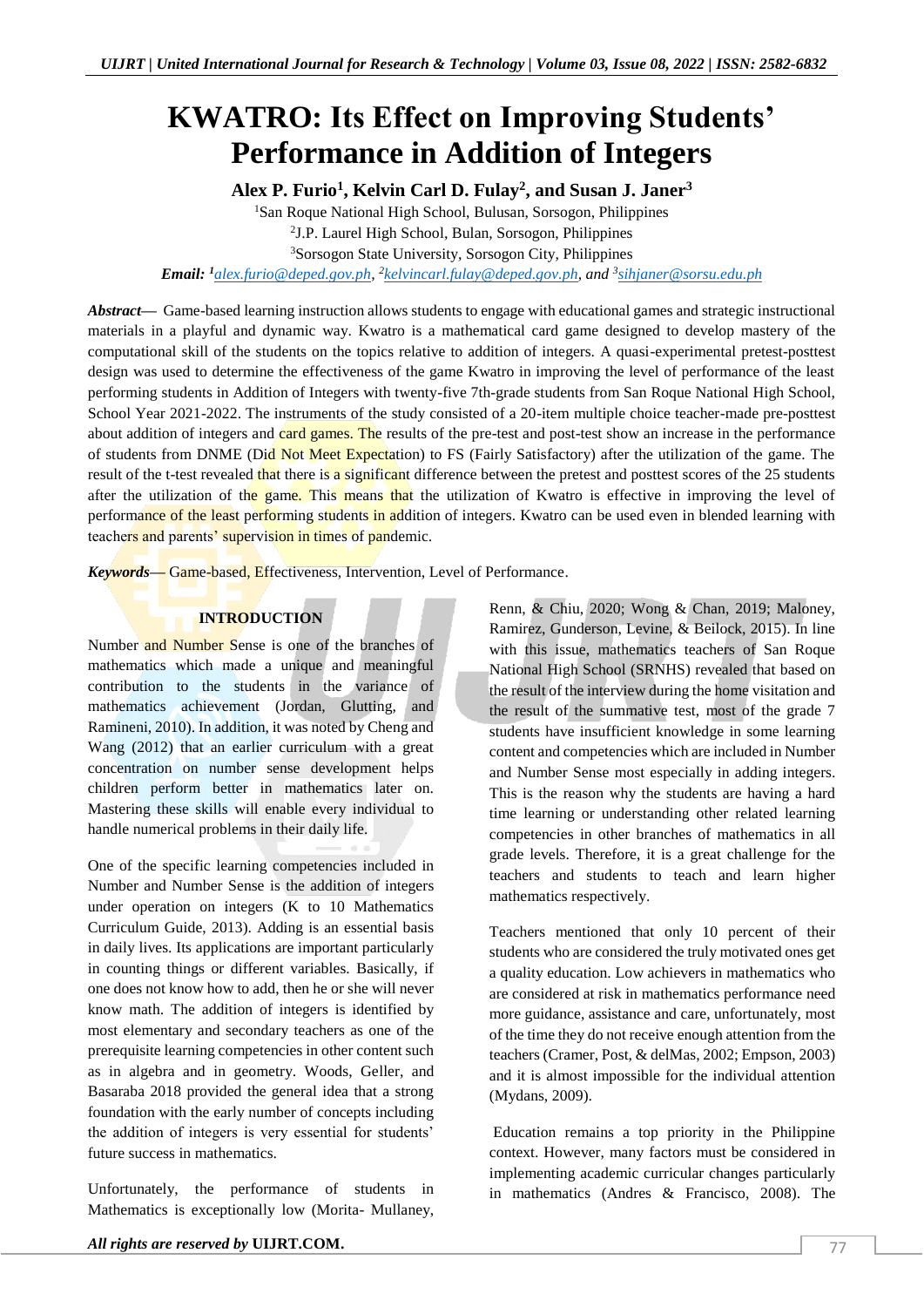development of an effective intervention program therefore is important in helping students to overcome these issues (Optiz, Freesemann, Prediger, Grob, Matull, & Hubmann, 2017). It was illustrated by Arnold, Fisher, Doctoroff, & Dobbs, 2002 that students receiving intervention improved their mathematics skills and showed increased interest in mathematics. Therefore, it is a great challenge for every mathematics teacher to craft and implements an intervention that will improve the performance of students in addition of integers.

Various teachers' practices are an important part of the development of students' understanding and skills in solving problems related to integers (Akyuz, Stephan, & Dixon, 2012). Teachers play a vital role in planning activities that require the application of students' acquired knowledge and skills and provoke critical thinking and problem-solving skills (Dio,  $\sqrt{2015}$ ). Teaching is all about guiding and engaging students in learning (Biddle, 2001). Active learning environments improve the learning outcome and engagement of students in their learning process (Bodnar  $\&$  Clark, 2014). It is then agreed upon by the majority of educators and learners that one of the most loved teaching strategies by the students is Game-Based Learning.

The motivational psychology involved in game-based learning allows students to engage with educational materials in a playful and dynamic way. It is not just creating games for students to play, it is designing the learning activities that can incrementally introduce concepts, and guide users towards an end goal (Trybus, 2015). Game-based learning involves instruction with a realistic game experience (White & Mccoy, 2019). This approach yielded better outcomes than the paper-based setting in both students' confidence and students' performance (Ku, Chen, Wu, Lao & Chan, 2014).

With all the data gathered and presented, the researchers therefore conducted a study entitled KWATRO: Its Effect on Improving Students' Performance in Addition of Integers. Kwatro was a mathematical card game intended to develop mastery of the computational skill of the students on the topics relative to the addition of integers. The study specifically answered the following questions; (1) What is the level of performance of grade 7 students before the conduct of the game Kwatro in mathematics?, (2) What is the level of performance of grade 7 students after the conduct of the game Kwatro in mathematics?, and (3) Is there a significant difference between the level of performance in the pretest and

posttest of grade 7 students before and after the utilization of the game Kwatro in mathematics?

#### **METHODOLOGY**

The study employed the Quasi-experimental and One-Group Pre-test-Post-test research design focusing on determining the effectiveness of kwatro as a mathematical game in improving the performance of students in addition of integers. This includes the phenomenon and its identities or characteristics (Nassaji, 2015) and the assessment of the changes in the phenomenon over the duration of the study (Jaikumar, 2018). Purposive sampling was used in identifying the respondents. The respondents were the 25 grade 7 students for the school year 2021-2022 identified as the low performing students based on their poor performance and low quarterly grades in mathematics subject as well as based on the findings of the conducted home visitation and monitoring.

The researcher used one set of multiple-choice type of test which was comprised of 20 questions in getting the performance level of students before and after the conduct of the intervention. The multiple-choice type of test provides an efficient and effective measure of student learning (McKeachie, 1999), it is also reliable across scorers, and students who studied less can be easily identified in this type of test (Roediger & Marsh, 2005). For this reason, many educators and researchers consider multiple-choice format as an optimal method of testing (Frederiksen, 1984).

#### **KWATRO**

The game Kwatro is intended to develop mastery of the computational skill of the students on the topics relative to addition of integers. For the players to win, they must collect large amount of points at the end of the game.

Four players and one host are needed to play the game. The game comes with 38 cards, including 32 playing cards and six category cards. The category cards are the cards that the host will present each round. The following are the list of category cards: (1) Even Numbers, (2) Odd Numbers, (3) Positive Numbers, (4) Negative Numbers, (5) Numbers Divisible by 2, and (6) Numbers Divisible by 3. The numbers on the 32 playing cards range from -8 to 8, excluding zero. These cards will be given to the four players at the start of the game. A score sheet is also included to record the players' scores for each round in order to determine the game's winner.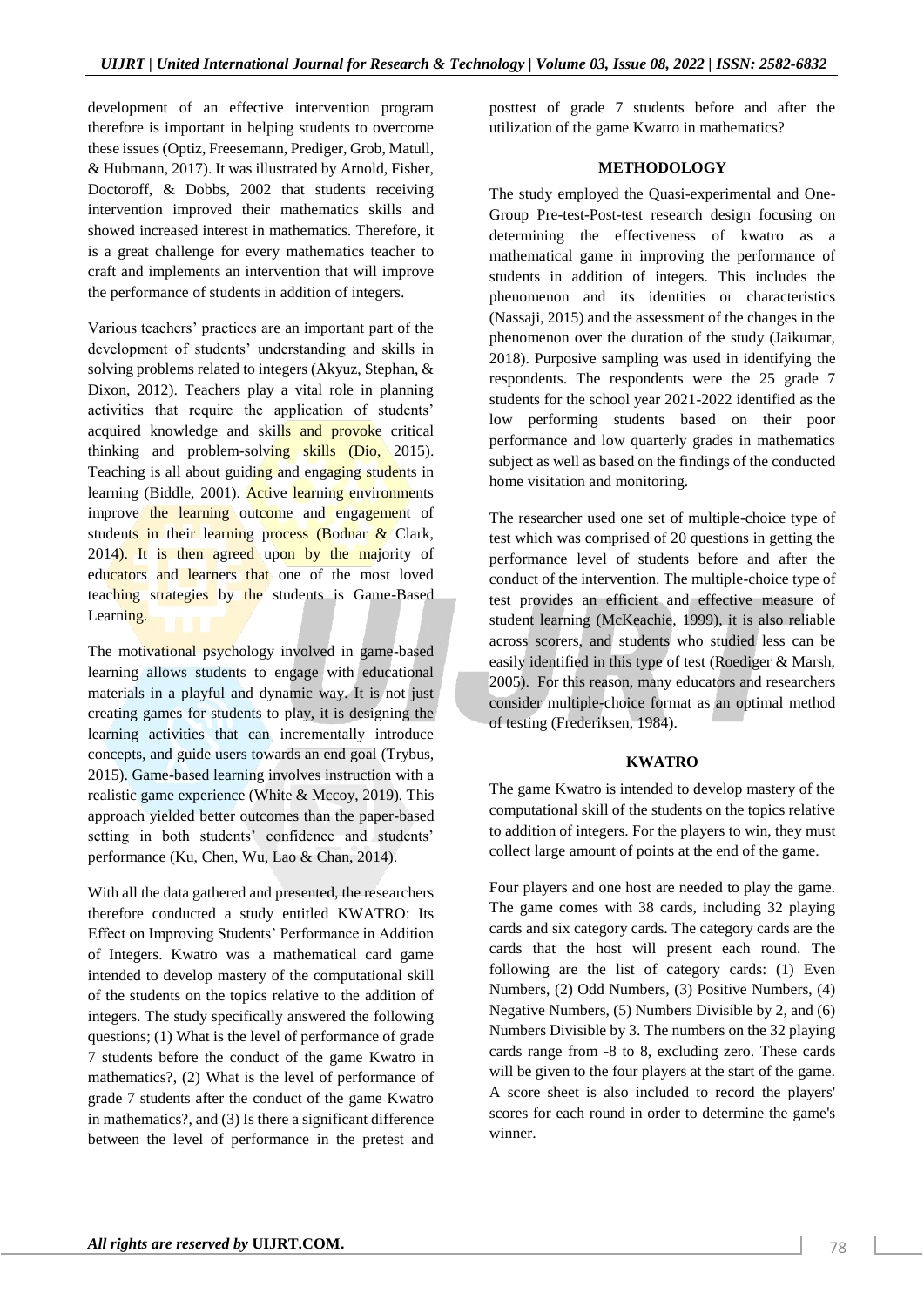

*Figure 1. Sample Cards in Kwatro*

Figure 1 shows the sample cards for the game Kwatro. The first card is the back part of all cards of the game, the second is one of the examples of a category card, and the third is an example of playing cards.

#### *Mechanics*

- To start, the host will give each player with eight  $(8)$ random cards.
- Then, the host will choose a category and will present it to the players.
- Each player will then pick a card from their 8 cards and will show it to the other players.
- All cards laid down by the players will be added (Mathematical rules for adding Integers will apply)
- The player with the highest value of card put down will have the total score for the round. The score will depend on the cards laid down by the players. So, it could be a loss (negative) or gain (positive) depending on the sum of the cards laid down.
- This will continue until all the category cards are drawn by the host.
- The Player with the highest score will be the winner of Kwatro.

Kwatro was played by the participants every after regular class hours and every Friday as part of the Independent Cooperative Learning (ICL) for two (2) weeks. They are assisted by the researchers to avoid the contamination of the game Kwatro with nonrespondents.

After the two weeks conduct of intervention, the same test was administered to the group. The result of the post-test was recorded and compared to the pre-test. The data were gathered and interpreted using the frequency count, mean, and performance level (PL).

The gathered data were treated statistically. These are presented in a logical order based on the study's specific problems. To determine the level of performance of

| Cohen's d | <b>Descriptive Interpretation</b> |
|-----------|-----------------------------------|
| ≤ $0.01$  | Very Small                        |

respondents in the tests, the mean score in each competency were utilized. They were converted into percentage score using the formula:

$$
PS = \frac{\text{Total raw scores}}{\text{highest possible score}} \times 100\%
$$

The scores were transformed into transmuted grades using the DepEd Order no.8, series of 2015, also known as Policy Guidelines on Classroom Assessment for the K to 12 Basic Education Program. The percentage scores in the pre-test and post-test of the group was reported using the descriptors as identified in the same DepEd Order.



Mean Normalized Gain (MNG) was used to identify the mean gain between pretest and posttest, this study used Hake's g. This statistical tool helps analyze students with widely varying initial knowledge states using pretest and posttest results (Hakes, 1998). This has the following scale:

| g > 0.7       | $\overline{a}$ | High Gain   |  |  |
|---------------|----------------|-------------|--|--|
| 0.7 > g > 0.3 | -              | Medium Gain |  |  |
| g<0.3         | -              | Low Gain    |  |  |

The study used Cohen's d to determine the effect size of the t-test's result by comparing the pretest and post-test scores. To compute this, the t-computed value (t) was divided by the square root of the number of respondents (N) (Cohen, 1998). The interpretations of Cohen's d result are as follows:

 $Ref$ **erences** Sawilowsky, 2009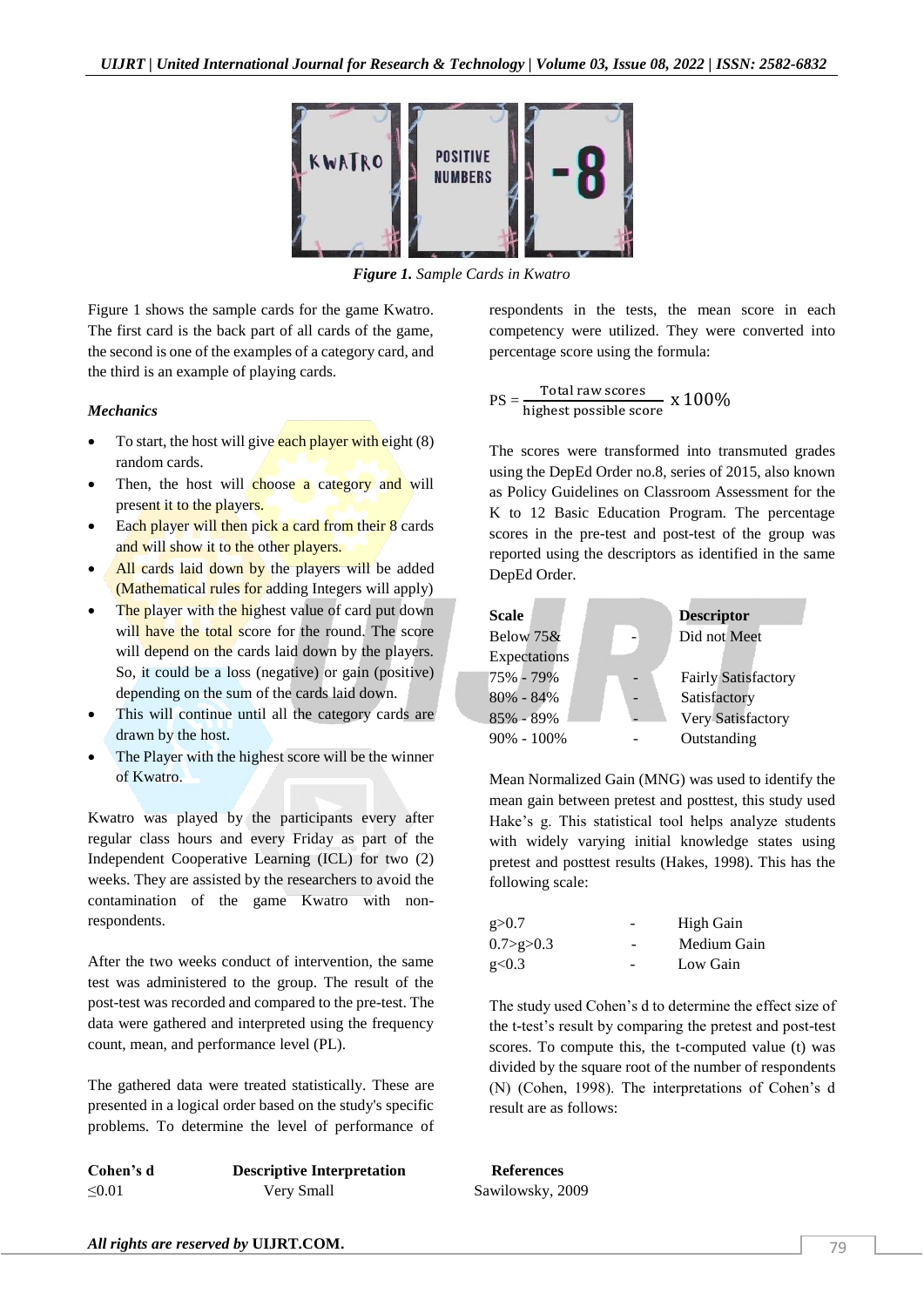| $0.02 - 0.20$ | Small             | Cohen, 1988      |
|---------------|-------------------|------------------|
| $0.21 - 0.50$ | Moderate / Medium | Cohen, 1988      |
| $0.51 - 0.80$ | Large             | Cohen, 1988      |
| $0.81 - 1.20$ | Very Large        | Sawilowsky, 2009 |
| $1.21 - 2.00$ | Huge              | Sawilowsky, 2009 |

Moreover, statistical tools such as weighted mean for the mean score and t-test (two-tailed) for correlated samples for the pretest and post-test results were also used in the study. This determined the significant difference between the pretest and posttest results before and after the conduct of the game Kwatro.

#### **RESULTS AND DISCUSSIONS**

This chapter discusses the effectiveness of the game Kwatro in improving the performance of the least performing grade 7 students in addition of integers. It includes the results, analyses, and interpretation of the data gathered. The gathered data was presented in tables for a clearer presentation. The data is presented in the following order: 1) students' level of performance on the

pretest and posttest results, and 2) significant differences between the pretest and posttest results.

## *1. Students' level of performance in Pre-Post Test*

The goal of the game is to improve students' knowledge and skills in adding integers. It is intended for least performing students who failed to meet the required skills in the modular distance learning approach This is a 20-item teacher-made multiple choice type of examination in addition of integers for grade 7 SY: 2021-2022. Table 1 shows the result of the pretest and posttest through mean gain and performance level (PL) using the assessment and evaluation scale adopted from DepEd Order No. 8, s. 2015.

| <b>Table 1:</b> Level of Performance of Grade 7 Students in the Pretest and Posttest |              |                |        |             |                 |               |             |       |
|--------------------------------------------------------------------------------------|--------------|----------------|--------|-------------|-----------------|---------------|-------------|-------|
| <b>Topic</b>                                                                         | Total        | <b>Pretest</b> |        |             | <b>Posttest</b> | <b>MNG</b>    |             |       |
|                                                                                      | <b>Items</b> | Mean           | $PL\%$ | Description | Mean            | $PL\%$        | Description |       |
|                                                                                      |              | Score          |        |             | Score           |               |             |       |
| 1. Addition of Integers                                                              | 20           | 5.28           | 26.4   | <b>DNME</b> | 15.92           | 79.6          | <b>FS</b>   | 0.72  |
|                                                                                      |              |                |        |             | -----           | $\sim$ $\sim$ | .           | $- -$ |

Legend: DME – Did Not Meet Expectation FS – Fairly Satisfactory MNG – Mean Normalized Gain PL – Performance Level

Table 1 shows that the mean for pretest is 5.28 with a corresponding PL of 26.4% with a descriptive rating of Did Not Meet Expectation (DNME). The mean for the post-test is 15.92 with a corresponding PL of 79.6% which falls on the descriptive rating Fairly Satisfactory (FS). The result shows that students failed to meet the passing rate of 75% set by the Department of Education in the pretest, but the numerical rating in the posttest shows an increase in the level of performance of students after the utilization of the game. The mean rating increased from 26.4% (Did Not Meet Expectation) to 79.6% (Fairly Satisfactory).

This means that the least performing grade 7 students passed the passing rate set in DepEd Order 8 s. 2015 in posttest and the mastery level of students in addition of integers have increased after the utilization of the game Kwatro. This also proves that the implementation of Kwatro helped enhance the competencies of the students in addition of integers. It also enhances the motivation and increases students' interest in the subject matter. This is also supported by the study of Carale (2019) that remediation as a means of improving students' performance and learning skills is effective.

### *2. Difference between the Pre-Test and Post-Test Scores*

This study used paired sample t-Test (two-tailed) to identify the existence of significant difference between scores in pretest and post-test. Table 2 shows the result of the paired sample t-Test (two-tailed).

| Table 2: Difference Between the Pretest and Posttest |  |  |  |  |  |
|------------------------------------------------------|--|--|--|--|--|
|------------------------------------------------------|--|--|--|--|--|

| $\ldots$ . $\ldots$ . $\ldots$ . $\ldots$ . $\ldots$ . $\ldots$ . $\ldots$ . $\ldots$ .<br><b>Statistical Bases</b> | <b>Statistical</b><br><b>Analysis</b> |
|---------------------------------------------------------------------------------------------------------------------|---------------------------------------|
| N                                                                                                                   | 25                                    |
| Df                                                                                                                  | 24                                    |
| $\alpha$                                                                                                            | 0.05                                  |
| t-tabular value (two-tailed)                                                                                        | 1.71                                  |
| computed value<br>$(two-$<br>t-                                                                                     | $-22.28$                              |
| tailed)                                                                                                             | Reject Ho                             |
| Decision on Ho                                                                                                      | Significant                           |
| <b>Interpretation</b>                                                                                               | 4.46                                  |
| Cohen's d                                                                                                           | Huge                                  |
| <b>Effect size</b>                                                                                                  |                                       |

As shown in table 2, the t-computed value (two-tailed) of -22.28 is less than the t-critical value (two-tailed) of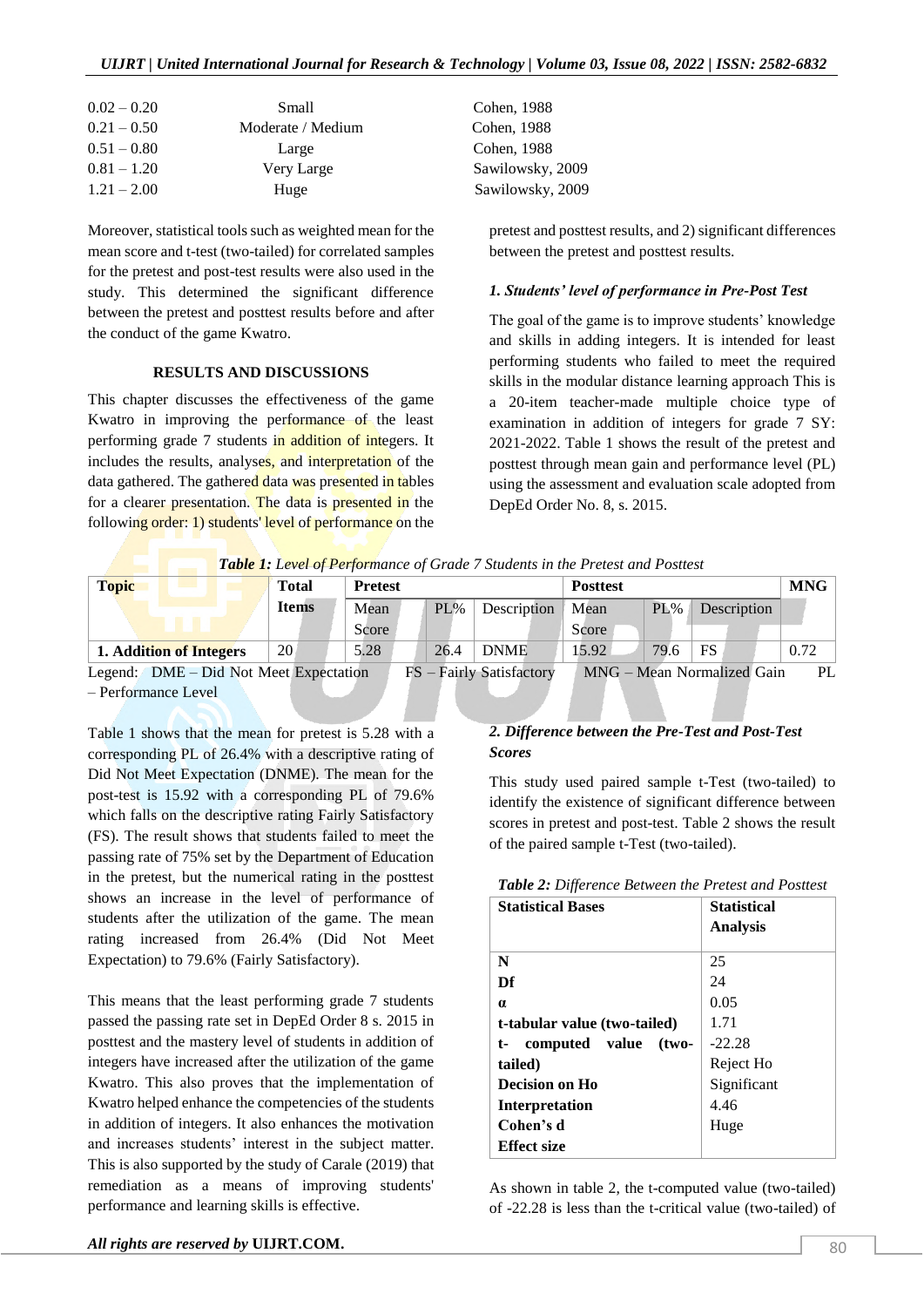1.71 at 0.05 level of significance with 24 degrees of freedom. Thus, the null hypothesis is therefore rejected implying that there is a significant difference between pretest and posttest scores of Grade 7 students in Addition of Integers before and after the utilization of the game Kwatro. This result also signifies that the scores of the 25 least performing grade 7 students in the posttest are significantly higher than the scores in pretest. This indicates that the remediation tool in a form of a game was effective in improving the performance of the students in addition of integers. The result also showed that the game Kwatro assisted in addressing the least performing students in Mathematics. This result supports the study made by Liu & Chen (2013) that the use of the card games enhances learning motivation and learning effectiveness.

# **CONCLUSIONS AND RECOMMENDATIONS**

Based on the findings of the study, it can be concluded that the use of the game Kwatro significantly increased the performance level of Grade 7 students and is effective in improving the performance of the least performing students in Mathematics. To further test the effectiveness of the game Kwatro, a more robust experimental research design may be conducted. Also, the game may be used as a reference in creating more learning **materials to enhance students** performance. Finally, future studies related to remediation may be undertaken by covering other learning competencies in Mathematics.

## **REFERENCES**

- [1] Aykuz, Didem; Stephan, Michelle; and Dixon, Juli K., "The Role of the Teacher in Supporting Imagery in Understanding Integers" (2012). Faculty Bibliography 2010s. 2208. https://stars/library.ucf.edu/facultybib2010/2208
- [2] Andres, T., & Francisco, F. (2008). Curriculum development in the Philippine setting. Quezon City. National Bookstore. Retrieved from http://wwwlib.tufs.ac.jp/opac/en/recordID/catalog. bib/BA20716064
- [3] Arnold, D. H., Fisher, P. H, Doctoroff, G. L., & Dobbs (2002). Accelerating math development in Head Start classrooms. Journal of Educational Psychology, 94, 762- 770. http://dx.doi.org/10.1037/0022-0663.94.4.762
- [4] Biddle, B. J. (2001). Social class, poverty, and education: policy and practice. Chicago. Routledge. Retrieved from the state of the state of the state of the state of the state of the state of the state of the state of the state of the state of the state of the state of the state of the state of the state of the state of https://books.google.com.ph/books/about/Social\_C lass\_Poverty\_and\_Education.html?id=4tZQAwAA QBAJ&printsec=frontcover&source=kp\_read\_butt on&redir\_esc=y
- [5] Bodnar, C. A., Clark, R. M. (2014). Exploring the impact-game based learning has on classroom environment and student engagement with an engineering product design class. In Proceedings of the Second International Conference of Technological Ecosystems for Enhancing Multiculturality. 191-196. https://doi.org/10.1145/2669711.2669899
- [6] Carale, D. R. T. (2019). Remediation Activities: An Intervention to Improve Senior High School Performance in Technical Vocational Education Track. In Conference Proceedings of the Asia International Conference on Multidisciplinary (Vol. 1, p. 5).
- [7] Cheng, B., Wang, M., Moormann, J., Olaniran, B.A. & Chen, N.S. (2012). The effects of organizational learning environment factors on elearning acceptance. Computers & Education, 58(3), 885-899. Elsevier Ltd. Retrieved May 25, 2022 from https://www.learntechlib.org/p/66819/.
- [8] Cohen J, (1988). Statistical power Analysis for the behavioral sciences (2nd Ed.). Hillsdale, NJ: Erlbaum
- [9] Cramer, K. A., Post, T. R., & delMas, R. C. (2002). Initial fraction learning by fourth-and fifth-grade students: A comparison of the effects of using commercial curricula with the effects of using the rational number project curriculum. Journal for Research in Mathematics Education, 33(2), 111- 144. http://dx.doi.org/10.2307/749646
- [10] Dio, R. (2015). Game Development as Students' Engagement Project in High School Mathematics. Asia Pacific Journal of Multidisciplinary Research, Vol.3, No.5, December 2015 Part 1. http://www.apjmr.com/wpcontent/uploads/2015/12/APJMR-2015- 3.5.1.13.pdf
- [11] Department of Education. (2013). K to 12 Curriculum Guide (Mathematics). Pasig City: Department of Education. Retrieve from https://www.academia.edu/7108270/Math\_Curricu lum\_Guide\_Grades\_1\_10\_December\_2013
- [12] DO 8, s. 2015. Policy Guidelines on Classroom Assessment for the K to 12 Basic Education Program. www.deped.gov.ph.
- [13] Frederiksen, N. (1984). The real test bias: Influences of testing on teaching and learning. American Psychologist, 39, 193-202. http://psycnet.apa.org/journals/amp/39/3/193/
- [14] Hake, R. (1998). "interactive-engagement vs traditional methods: six-thousand-student survey of mechanics test data for introductory physics courses". American Journal of Physics, 66, 64-74.